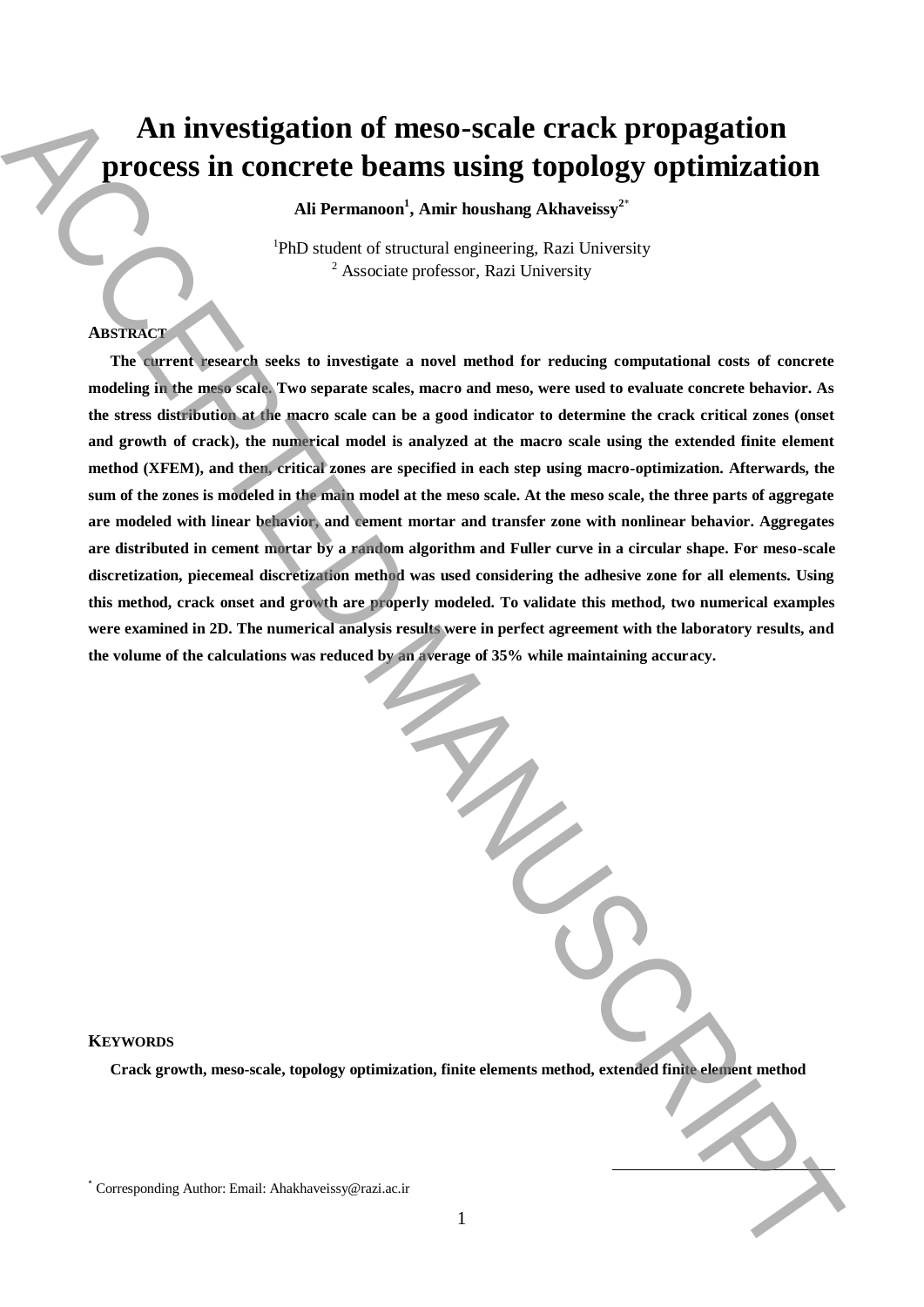## **1. Introduction**

The structure of concrete at the meso scale plays a critical role in the onset and spread of cracks. Due to the great impact of the internal structure of heterogeneous materials on their mechanical behavior, various models for concrete behavior at the meso scale have been proposed nowadays with the help of numerical calculation methods [1-4]. Different algorithms have been established to produce aggregate shape and location [5]. Various algorithms are proposed for optimization methods. One of these algorithms is to minimize von Mises stress or to maximize stiffness in the studied structure under applied restrictions [6]. In the current research, as meso-scale analysis is computationally highly expensive, some parts of the structure that are prone to crack growth (critical zones) are identified at the macro scale using topology optimization algorithm and XFEM. Critical zones are modeled at the meso scale, and other zones at the macro scale.

#### **2. Methodology**

To model a numerical sample on a meso scale using topology optimization, the following steps must be pursued:

(a) Numerical sample modeling on macro scale using macro discretization and solution via XFEM. (b) Save the stress and strain results of each step relevant to the previous stage. These results are entered as input (initial stress and initial strain) in the optimization model, and the numerical model is analyzed under topology optimization. (c) Save all the results of topology optimization analysis and extraction of the whole material (critical stress levels) required in each step taking into account crack propagation. (d) Meso-scale modeling using the results of topology optimization. In this stage, the areas required for topology optimization are modeled as meso and the rest of the areas as macro. (e) Distribution of aggregates at meso scale, design of fractional discretization, analysis of numerical model and comparison of numerical model results using topology optimization, and modeling of the whole numerical sample at meso scale. It should be noted that FEM and XFEM available in Ansys software were used in the present study, and the topology optimization part was coded with Fortran language and added in the form of macro to Ansys software to be able to specify the required parts using the results of the XFEM at each step. In addition, the discretization part was produced by coding in Fortran programming language.

## **3.Results and Numerical examples**

## **(a) Crack propagation in concrete beam under three-point bending**

In this example, crack propagation in concrete beam was investigated in 2D using topology optimization. Two samples of the beam in question were experimentally tested by Skarzianski et al [7]. To compare the results, the numerical model that was fully modeled on the meso scale was designated as Model 1 (Direct Meso-scale), and the numerical model that was modelled using numerical optimization on the meso scale was designated model 2 (Adaptive Meso-scale).



**Figure 1. (a) Crack propagation in DM numerical model, (b) Crack propagation in AM numerical model, (c) Force-CMOD**

## **(b) Crack propagation in concrete beam under fourpoint bending**

In this example, crack propagation in concrete beams